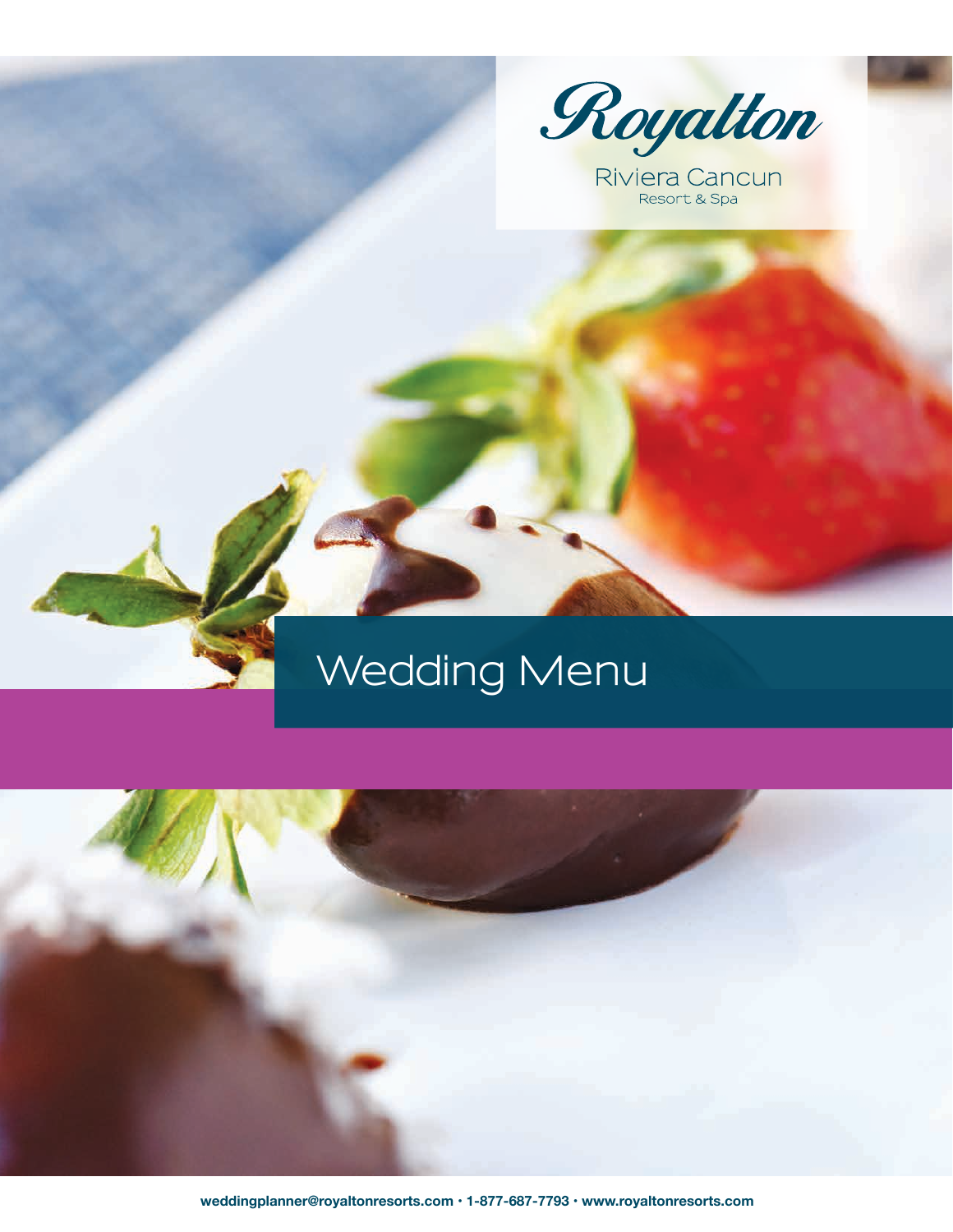### Cocktail Parties

2

#### **COCKTAIL PARTY**

Please select 3 canapes from the below options for the Refined Package and 5 canapes for the Exclusive Package. Additional canapes can be added to your cocktail hour in the Refined or Exclusive package at a cost of \$2.50 USD per canape.

| <b>Cold Canapes</b>                  | <b>Hot Canapes</b>         |
|--------------------------------------|----------------------------|
| Melon prosciutto brochette           | Tempura shrimps            |
| Seafood ceviche                      | Ham croquettes             |
| Smoked salmon and cream cheese rolls | Teriyaki beef brochettes   |
| Mini crab tartlets                   | Coconut fish fingers       |
| Brie cheese canapes                  | Chicken satay              |
| Mini caprese salads                  | Classic spring rolls       |
| Classic tahini and pita bread        | Spinach and cheese quiches |
| Tuna tartar with sesame oil          | Argentinean empanadas      |

#### **To purchase a cocktail party a la carte, the cost is \$22.00 USD per person**

*Includes 1 hour of international open bar and 6 canapes from the list above. Requires a minimum of 16 guests.*

#### **DELUXE COCKTAIL PARTY**

#### **\$30 USD per person**

*Includes 1 hour of international open bar. Requires a minimum of 16 guests.*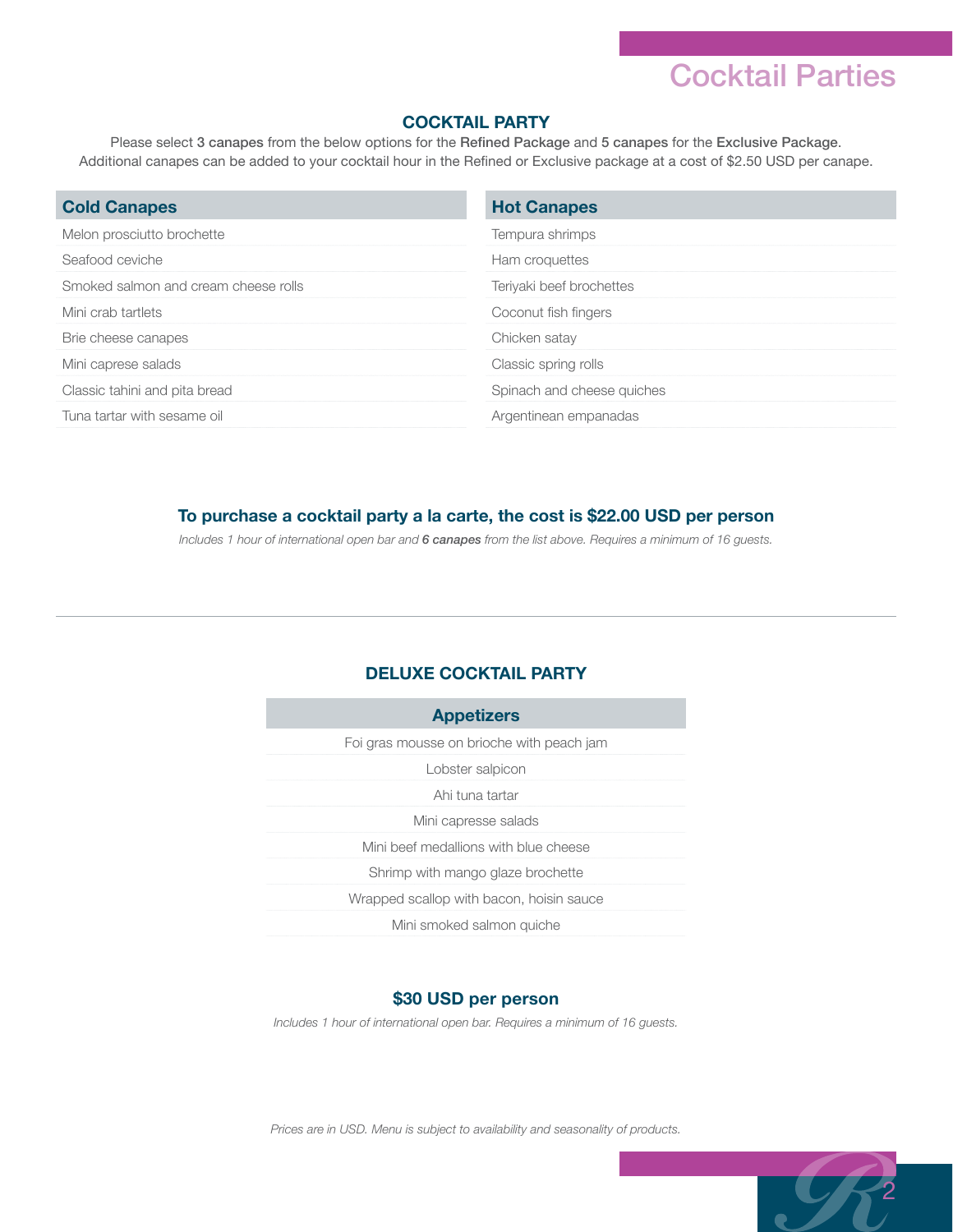### Buffet Dinner Menu

#### **CARIBBEAN MENU ITALIAN MENU**

| Pineapple, cucumber and dill salad |  |  |
|------------------------------------|--|--|
|                                    |  |  |

Caramelized onion and avocado salad

Farmer's cheese and pear salad

Tomato salad

Beans and potato salad

Fish ceviche

Shrimp ceviche

#### **Soup**

Seafood soup

#### **Entrees**

Curry goat stew

Chicken supreme with tamarind sauce

Baked fish in banana leaves with annatto sauce

#### **Sides**

Rice and beans

Mashed pumpkin

Fried banana

#### **Desserts**

Coconut cream

Lemon pie

Tropical fruit salad

Banana flambé

This menu is available in buffet style. This menu is available in family style or buffet style.

#### **Salads**

| Caprese salad marinated buffalo mozzarella |  |  |  |
|--------------------------------------------|--|--|--|
|--------------------------------------------|--|--|--|

Florentine salmon terrine

Lima beans and parmesan salad

Roasted endives

Panzzanella salad with croutons and fresh vegetables

#### **Entrees**

Chicken parmigiana

Gorgonzola beef steak

Pizzaiola grouper fillets

#### **Sides**

Riccotta cheese ravioli

Spagheti pomodoro

Italian zucchini au gratin

#### **Desserts**

Tiramisu

Panacota

Tropical Macedonia fruit

Chocolate truffle

#### **\$50 USD per person**

*Includes 3 hours of international open bar. Buffet Style: Requires a minimum of 40 guests*

*Option included in the Refined & Exclusive Wedding Package*

#### **\$50 USD per person**

*Includes 3 hours of international open bar* 

*Buffet Style: Requires a minimum of 40 guests*

*Family Style: Requires a minimum of 16 guests. Salads, entrees, sides and desserts are served in the center of each table to be shared.*

*Option included in the Refined & Exclusive Wedding Package*

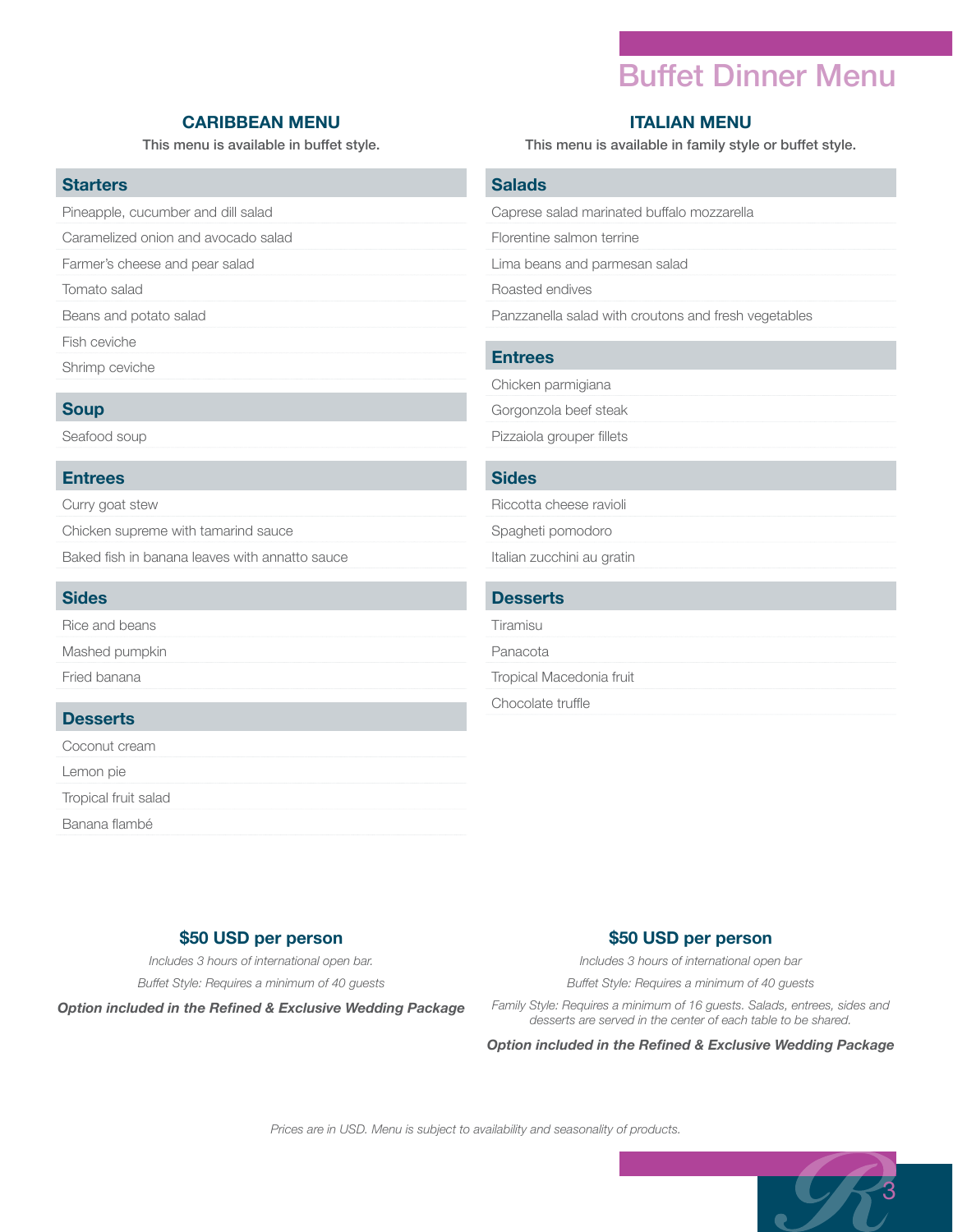### Buffet Dinner Menu

4

 $\bullet$ 

#### **BBQ BUFFET**

#### **Appetizers**

Coleslaw

Guacamole with tortilla chips

Pasta salad

Seafood ceviche

Shredded carrots

Corn salad

#### **Soup**

Oxtail consommé

#### **Main Course**

Rib eye steak

BBQ ribs

Shrimp brochettes

Argentinean sausage

#### **Sides**

Baked potatoes

Corn on the cob

Grilled vegetables

### **Dessert** Brownies Flan Apple pie New York cheesecake

#### **\$58 USD per person**

*Includes 3 hours of international open bar. Requires a minimum of 40 guests.*

#### *Option included in the Exclusive Wedding Package*

*If you have selected the Refined Package, this menu can be upgraded to for \$14 USD per person*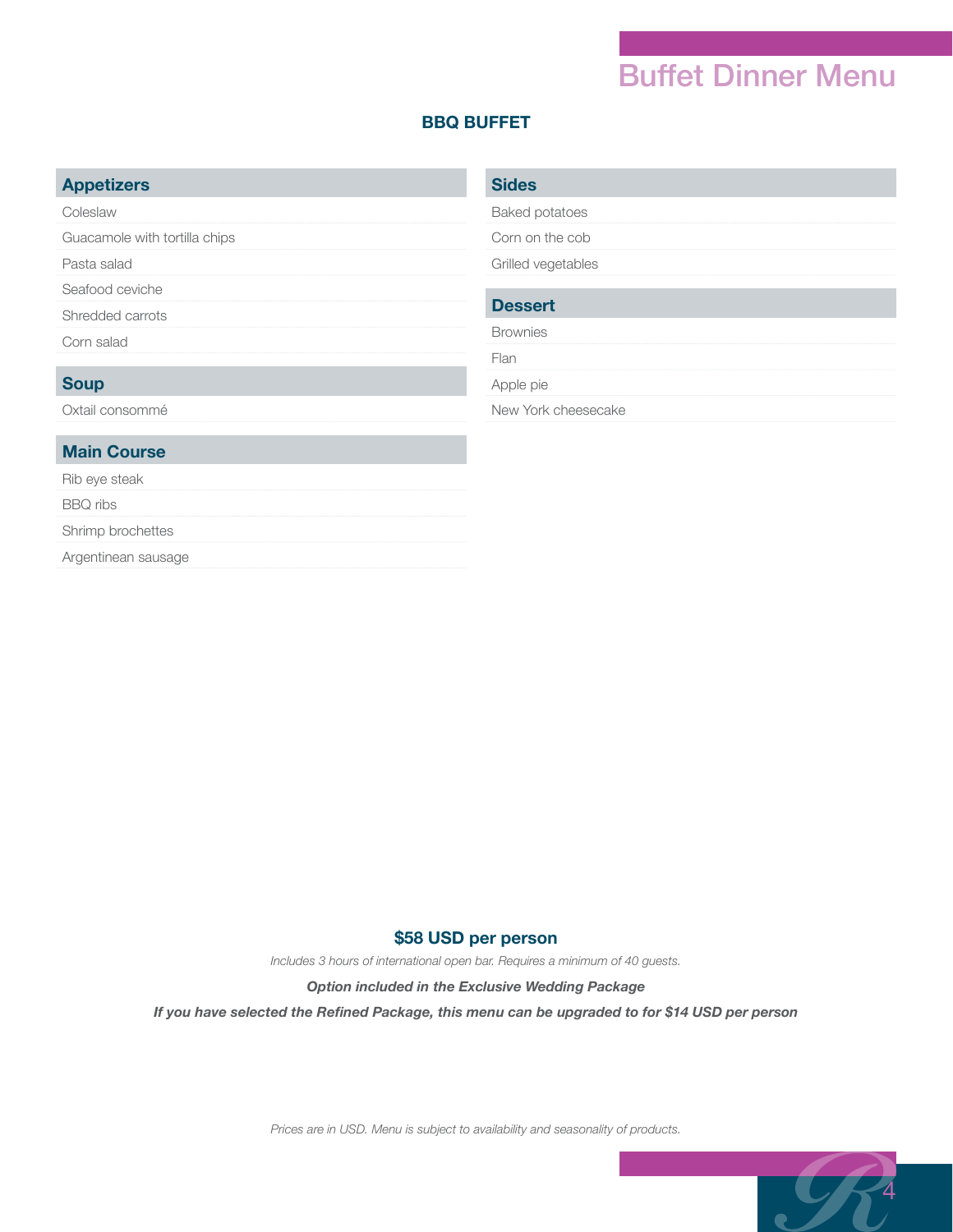### Buffet Dinner Menu

5

 $\bullet$ 

#### **GALA BUFFET**

#### **Salad Bar**

Caesar salad

German potato salad

Grilled asparagus and artichoke

Shrimp cocktail

Mix green lettuce

Cob salad

*Variety of dressings*

#### **Soup**

Lobster bisque

#### **Cheese & Charcuterie**

#### Provolone

Swiss Brie Serrano ham

York ham

Salami

Jams and crackers

Pickles

#### **Entrees**

Green pepper beef medallions

Almond butter grouper fillet Mustard pork loin

Chicken cordon blue

#### **Sides**

Mushroom and saffron rice

Duchess potatoes

Fresh sautéd vegetables

#### **Dessert**

Peach tartlet

Crème brûlée

Strawberry cheesecake

Opera cake

#### **\$65 USD per person**

*Includes 3 hours of international open bar. Requires a minimum of 40 guests.*

*If you have selected the Refined or Exclusive Package, this menu can be upgraded to for \$15 USD per person*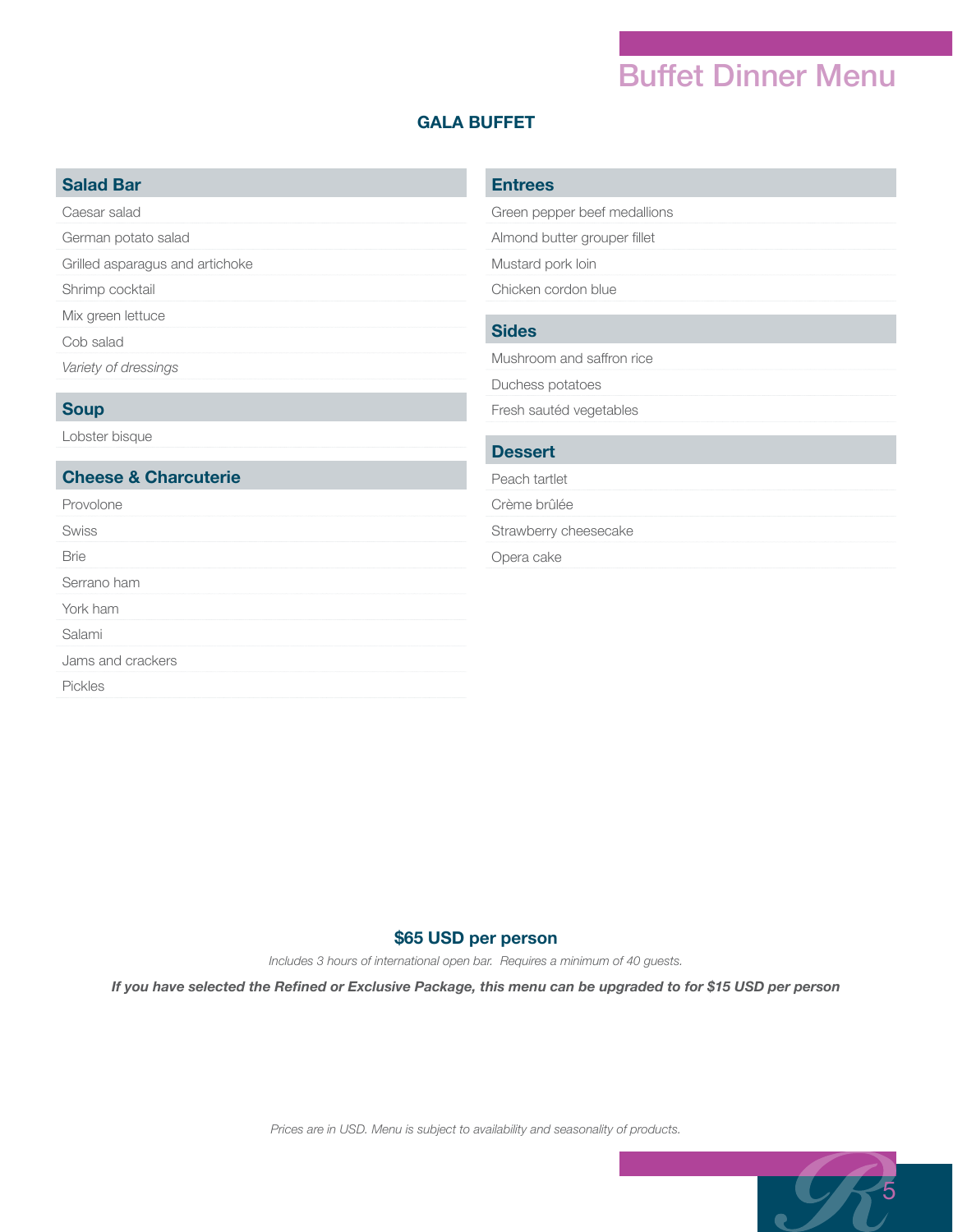### Create Your Own

6

 $\bullet$ 

#### **INTERNATIONAL MENU**

Create your own buffet or family style menu by selecting the items of your preference from each category below:

| <b>Appetizers</b> (please select 4 items)  | <b>Sides</b> (please select 3 items)   |
|--------------------------------------------|----------------------------------------|
| Spinach salad with bacon and fresh cheese  | Spring rice                            |
| Cucumber salad with corn                   | Corn with butter                       |
| German potato salad                        | Pasta with tomato sauce                |
| Mixed lettuce salad                        | Spinach florentine                     |
| Tropical fruit salad                       | Mashed potatoes                        |
| Shrimp cocktail                            | Mixed vegetables                       |
|                                            |                                        |
| <b>Dressings</b> (please select 3 items)   | <b>Dessert</b> (please select 4 items) |
| Ranch                                      | Fruit tartlet                          |
| Balsamic                                   | Custard                                |
| Italian                                    | White and dark chocolate cake          |
| Croutons                                   | Fried banana with condensed milk       |
|                                            | Fresh tropical fruits                  |
| <b>Main Course</b> (please select 3 items) |                                        |
| Beef tenderloin steak                      |                                        |
| Shrimp skewers                             |                                        |
| Salmon fillet                              |                                        |
| New York steak                             |                                        |
| Chicken breast                             |                                        |

#### **\$50 USD per person**

*Includes 3 hours international open bar.* 

*Buffet Style: Requires a minimum of 40 people.* 

*Family Style: Requires a minimum of 16 guests. Salads, entrees, sides and desserts are served in the center of each table to be shared.*

*Option included in the Refined & Exclusive Wedding Package*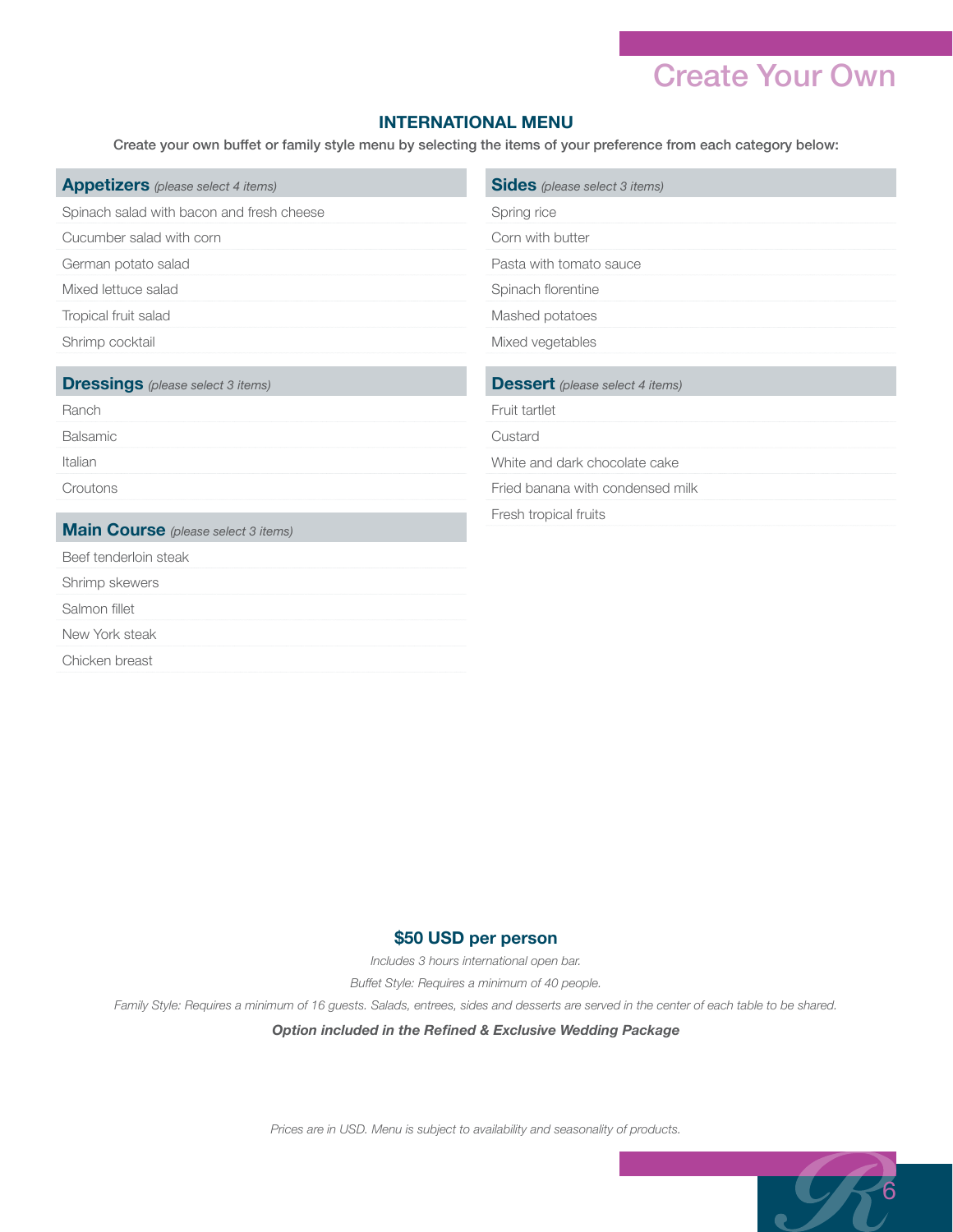### Plated Menu

7

#### **PLATED MENU**

Select a menu to suit your personal taste. Please pick one first course, one main course and one dessert.

| <b>First Course</b> (please select 1 option)                                                                   |            | <b>Main Course</b> (please select 1 option)                                                    |            |
|----------------------------------------------------------------------------------------------------------------|------------|------------------------------------------------------------------------------------------------|------------|
| Beef carpaccio with truffle vinaigrette and parmesan<br>foam<br>Scallop salad                                  |            | Salmon grenobloise, mushrooms and mashed potatoes                                              |            |
|                                                                                                                |            | Seabass supreme with eggplant caviar with saffron<br>risotto, zucchini gratin and tomato sauce |            |
|                                                                                                                |            |                                                                                                |            |
| Sweet jam and tamarind vichyssoise with coconut-rim<br>foam<br>Tomato bisque with goat cheese baquette crouton |            | honey-anise glazed carrots                                                                     |            |
|                                                                                                                |            | Roasted pork chop, parmesan-sage polenta cake,                                                 |            |
|                                                                                                                |            | blue lake beans and sour cherry sauce                                                          |            |
|                                                                                                                |            | Marinated flank steak with tamarind sauce, yukon potato                                        |            |
| Clam chowder                                                                                                   |            | fondant and mixed bell peppers and zucchini                                                    |            |
| Truffled mushroom cream soup                                                                                   |            | Royalton penne pasta with sautéed shrimp, peppers and                                          |            |
| Mixed greens, julienne carrots, cucumber and daikon                                                            | <b>VEG</b> | cilantro in tequila lime sauce                                                                 |            |
| radish in a light soy dressing                                                                                 |            | Vegetable paella                                                                               | <b>VEG</b> |
| Asparagus with hollandaise sauce                                                                               | <b>VEG</b> |                                                                                                | <b>VEG</b> |
|                                                                                                                |            | Vegetable and goat cheese strudel with red bell pepper                                         |            |
| Minestrone soup                                                                                                | <b>VEG</b> | sauce                                                                                          |            |

| <b>Dessert</b> (please select 1 option)                                              |  |
|--------------------------------------------------------------------------------------|--|
| <b>Baked Alaska</b>                                                                  |  |
| Mango cheesecake with guava coulis                                                   |  |
| Vanilla macarron, pastry cream and fresh strawberry napoleon<br>with pistachio sauce |  |
| Strawberry bavarois                                                                  |  |
| Stracciatella parfait with caramel sauce                                             |  |
| Dark chocolate cake                                                                  |  |
| Crème brûlée                                                                         |  |

#### **\$57 USD per person**

*Requires a minimum of 16 guests. Includes 3 hours open bar. Add an additional appetizer or soup from selection above for \$8 USD per person. Please consult with your wedding coordinator for locations included in the this menu.*

#### *Option included in the Exclusive Wedding Package*

*If you have selected the Refined Package, this menu can be upgraded to for \$7 USD per person*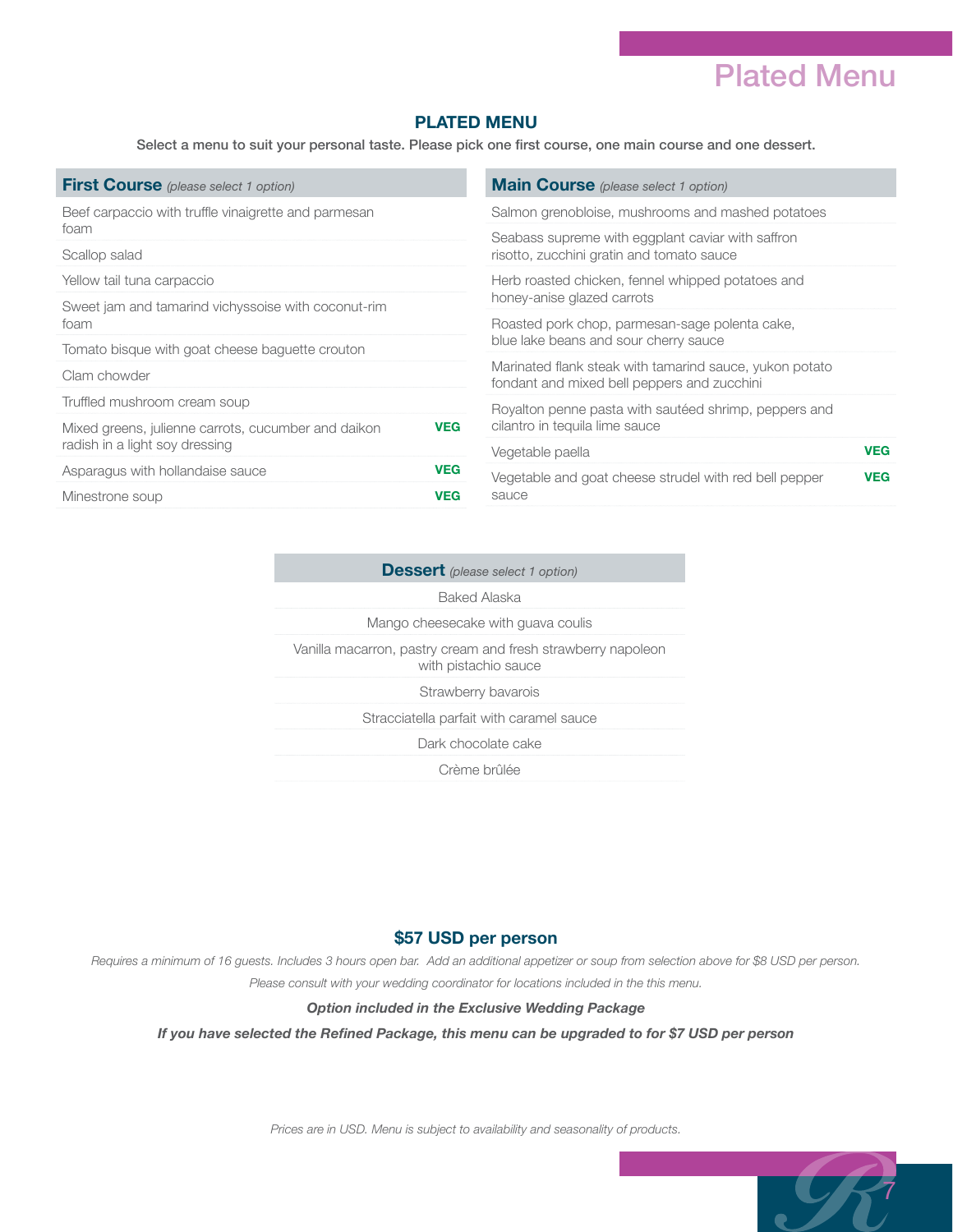## Optional Items

#### **OPTIONAL ITEMS TO ENHANCE YOUR MENU:**

*Restrictions may apply (based on seasonality of products and number of guests). Prices are in USD.* 

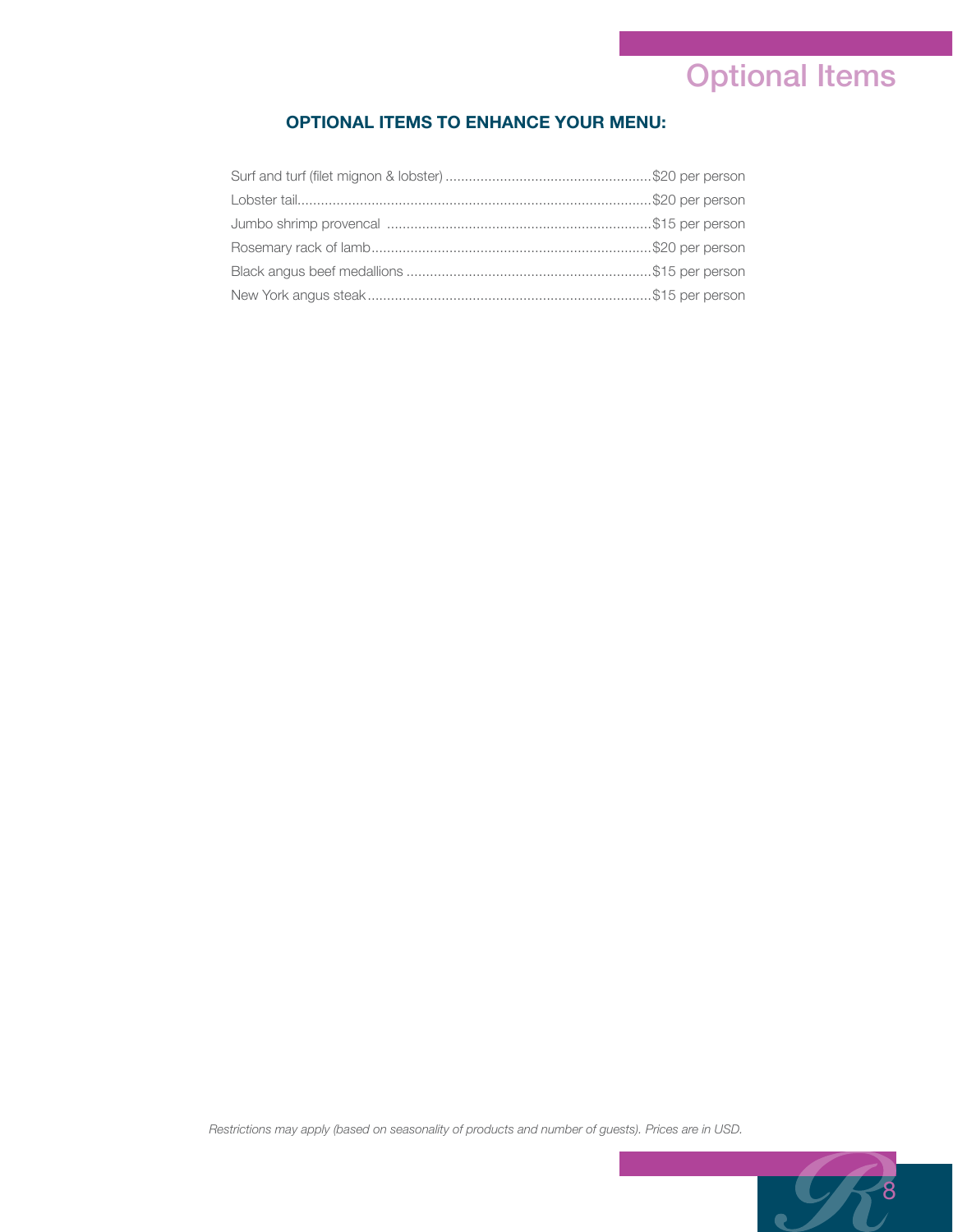### Mexican Experience Menu

9

#### **Mexican Experience Menu**

| Hors d'oeuvres (please select 3)             | <b>Main Course</b>                                                     |
|----------------------------------------------|------------------------------------------------------------------------|
| Mini chicken fried tacos                     | Chicken fajitas with flour tortilla with refried beans "Yucatan" style |
| Mini sopes with crispy duck                  | Caribbean grouper fillet with mixed steamed vegetables with basil      |
| Mini panuchos with beef                      | oil                                                                    |
| Fish ceviche                                 | Achiote marinated grill flank steak with tartlet of sweet potato       |
| Mini tostadas with shredded beef             | Sautéed shrimp with garlic and vegetables julienne                     |
| Stuffing jalapeño chilli                     | <b>Dessert</b>                                                         |
| Quesadillas with oaxaca cheese               | Tartlet of sweet potato                                                |
| Mini meatballs with chipotle chilli          | Guava crème brule                                                      |
| <b>Appetizer</b>                             | Mexican fritters: Churros and buñuelos                                 |
| Traditional sea food ceviche with corn chips | Mexican cookies with dried fruits                                      |
| Cucumber salad with chargrilled corn         |                                                                        |
| Jicama salad with fresh orange and cilantro  |                                                                        |
| Traditional: Red & Green salsas              |                                                                        |
|                                              |                                                                        |

• One-hour private cocktail party including three Mexican hors d'oeuvres and two traditional cocktails • Traditional Mexican dinner with a Mexican-infused menu. Includes 3-hours of open bar.

• Tequila tasting – taste and sample different tequilas during your private reception

*The Mexican Experience package is based up to 20 guests. Additional guests can be added for \$50 USD per person. For less than 40 guests, this will be served family style, for more than 40 guests this will be served buffet style.*

*Restrictions may apply (based on seasonality of products and number of guests). Services and tax included in prices. If you wish to add on décor, entertainment or any additional experiences, these would be extra options found in our wedding guide*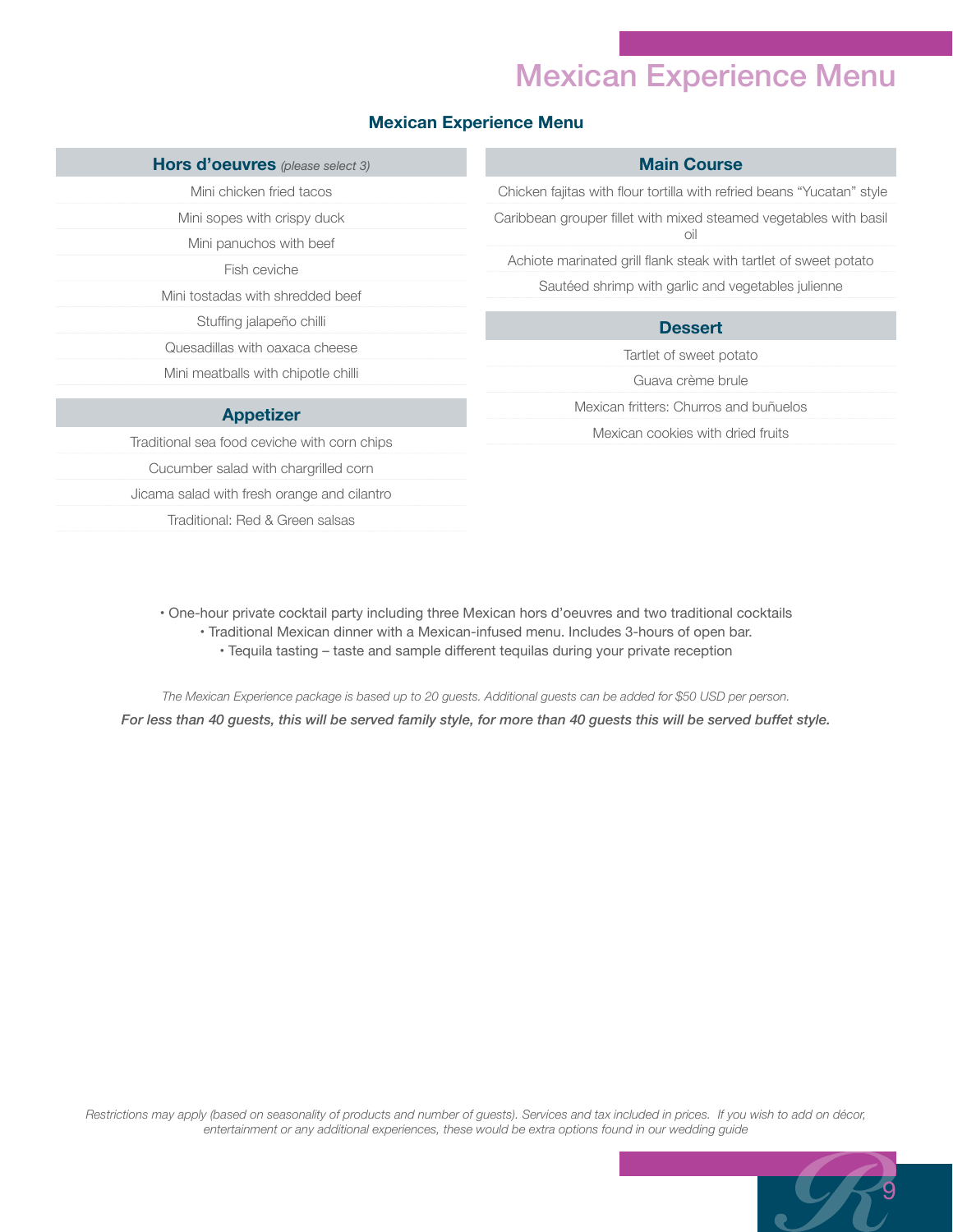### Bar Menu

#### **INTERNATIONAL OPEN BAR**

| <b>Rum</b>          | <b>Whiskey</b>                                        |
|---------------------|-------------------------------------------------------|
| Bacardi             | <b>Jack Daniels</b>                                   |
| Coconut Rum         | Jim Beam                                              |
| Havana Club         | Canadian Club                                         |
| Appleton            | <b>JW Black Label</b>                                 |
| Appleton Special    | <b>JW Red Label</b>                                   |
| <b>Vodka</b>        | <b>Ballantine Finest</b>                              |
| Absolut             | J&B                                                   |
| Stolichnaya         | <b>Creams &amp; Spirits</b>                           |
| Smirnoff            | Sambuca                                               |
| Svedka              | <b>Blue Curacao</b>                                   |
| Svedka Clementine   | Peach Liqueur                                         |
| Svedka Citron       | Amaretto                                              |
| Svedka Vanilla      | Baileys Irish Cream                                   |
| <b>Tequila</b>      | Vermouth Martini Rosso                                |
| Herradura White     | Dry Martini                                           |
| Centenario Reposado | Sweet Martini                                         |
| Jimador White       | Orange Liqueur                                        |
| Cuervo Especial     | Apple Liqueur                                         |
| Don Julio Reposado  | Watermelon Liqueur                                    |
| <b>Beer</b>         | Melon Liqueur                                         |
| Coors Light         | Coffee Liqueur                                        |
| XX Lager            | Mint Liqueur                                          |
| Sol                 | Cherry Liqueur                                        |
| Gin                 | Banana Liqueur                                        |
| Tanqueray           | Liqueur 43                                            |
| Beefeater           | Kahlua                                                |
| <b>Brandy</b>       |                                                       |
| Fundador            | Brands of drinks are subject to change without notice |
|                     | including mixed drinks and house wine by the glass.   |

#### **Cognac**

Martell V.s.

*including mixed drinks and house wine by the glass.*

#### **\$12 USD per person/per hour**

*Brands of drinks are subject to change without notice including mixed drinks and house wine by the glass.*